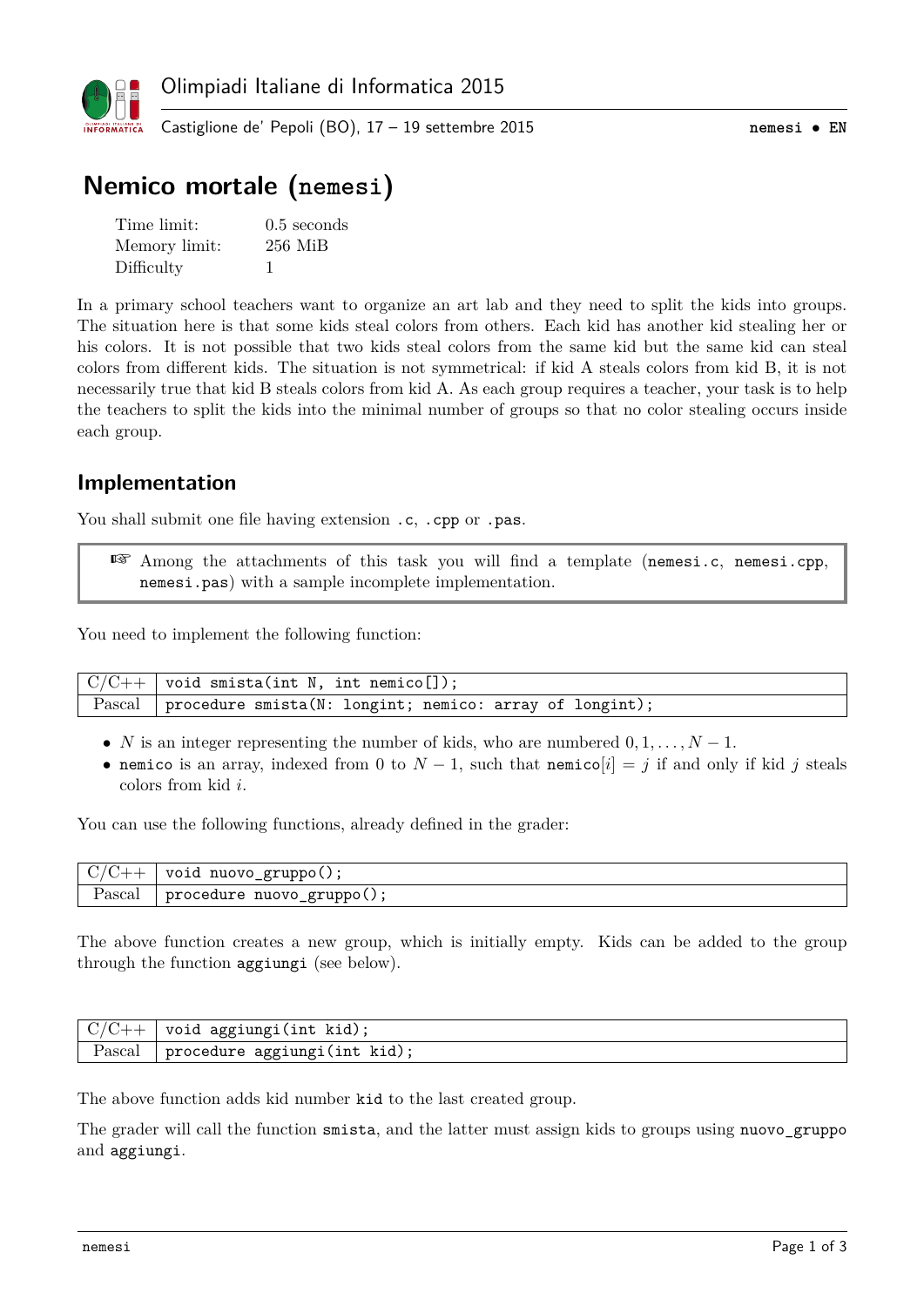

# **Grader**

In the directory for this problem there is a simplified version of the grader used during evaluation, which you can use to test your solutions locally. The sample grader reads data from stdin, calls the function that you should implement and writes to stdout in the following format.

The input file is made of 2 lines, containing:

- Line 1: integer *N*.
- Lines 2: values nemico[*i*] for  $i = 0, \ldots, N 1$ .

The output file is made of a *G* lines, where *G* represents the number of groups created by function smista. The *i*th line contains the kid numbers assigned to the *i*th group, listed in arbitrary order inside that group.

### **Constraints**

- $2 \le N \le 100000$ .
- Eack kid is assigned to one group.
- No kid steals colors to herself or himself.

#### **Scoring**

Your program will be tested against several test cases grouped in subtasks. For each test case you will get the following score

2 opt−eff

where  $opt$  is the optimal number of groups and  $eff$  is the number of groups obtained with your solution. For each subtask, its score is given by the product of its points below times the above factor for the worst test case in the subtask.

- **Subtask 1 [ 5 points]**: Examples.
- **Subtask 2 [13 points]**: Stealing is always symmetrical: if kid A steals colors from kid B, so does kid B from kid A.
- **Subtask 3 [30 points]**: Each kid can steal colors from at most another kid.
- **Subtask 4 [25 points]**: *N* ≤ 2000.
- **Subtask 5 [27 points]**: No limitations.

#### **Examples**

| input.txt      | output.txt                      |
|----------------|---------------------------------|
| 5<br>1 0 1 0 3 | $0 \t 4 \t 2$<br>3 <sub>1</sub> |
| 5<br>1 2 3 4 0 | 14<br>3<br>2 0                  |